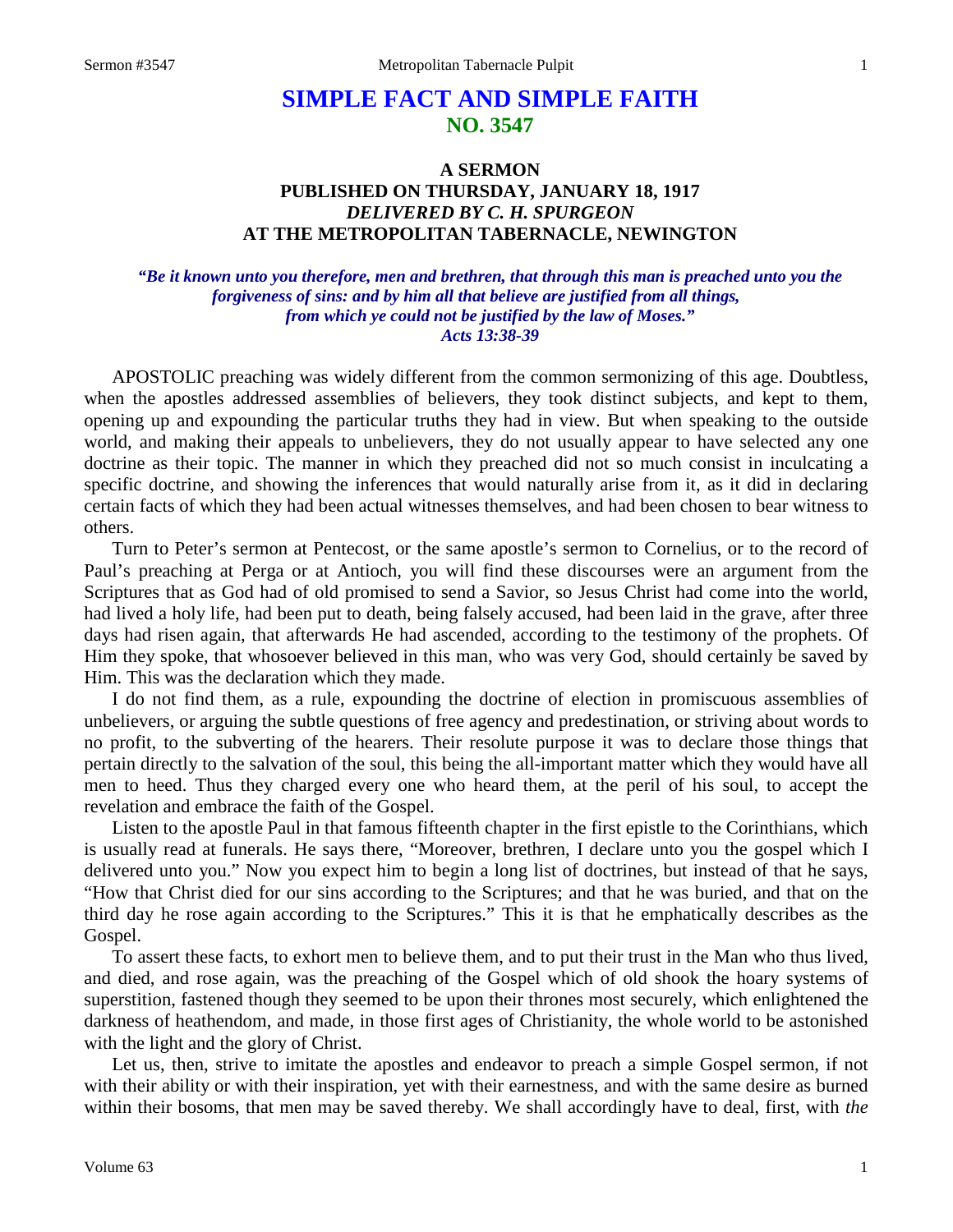*history of Jesus, whom we hold forth as a Savior,* secondly, with *the claims of Jesus,* and thirdly, with *the blessings which Jesus brings*. In respect to—

**I.** THE HISTORY OF JESUS.

If you will kindly refer to your Bibles, you will find that the apostle here commenced his sermon by noticing that *many prophets had gone before to speak concerning the coming of Jesus.*

In the twenty-third verse he especially mentions the promise made to David, that of his seed God would raise up a Prince and a Savior to the house of Israel. Let me remind you, brethren, that full often in the world's history sages have appeared, claiming a divine inspiration, whose announcements fostered the hope of a coming man who should redeem the world from thraldom, and become the Savior of our race. All the seers whose eyes were anointed of God to look into the future herald the advent of a great Prophet, a Prince and a Savior, whose claims to homage it would be alike perilous and preposterous to reject.

These prophets have appeared at divers times and various places, and without any collusion they have one and all proclaimed the same thing. The most of them sealed their witness with their blood. "Which of the prophets did not your fathers slay?" Yet in the teeth of suffering extreme, or of violent death, they seem to have been impelled by a divine *furor* within them to proclaim, even to the last, that One was coming who would overturn the old reign of terror, and the old order of outward ceremonies, to introduce a spiritual kingdom, and to redeem the world from its sins and sorrows.

In the favored land of Judea, that bright star of hope beamed most brightly through the dark night of long years and dreary watches. At length there appeared a remarkable individual who had been foreshown by some of these prophets. They had signified that before the promised Man, the Messiah, arrived, there would be a harbinger—one like unto Elijah. Elias would first come.

Now the Tishbite, whose career had been so memorable in Israel, was a man of much sanctity, but little polish. His raiment was rough, his diet frugal, his bearing austere, and his address earnest or even vehement. He seemed to be fire embodied, if such a thing could be—so strong was his passion, and so dauntless his courage. He laid the axe at the root of every sin, nor did he quail before any man's face, however high his station or lofty his pretensions. Let him but detect a wrong, he denounced it with all his might.

Eighteen centuries have transpired since there appeared in the wilderness, near the river Jordan, a man whose raiment was of camel's hair, and whose meat was locusts and wild honey. A child of the desert, ascetic in his habits, with a ministry all his own, rebuking the vices of the age with defiant air, and summoning men to repentance in trumpet tones, till the whole of Judea was startled with the phenomenon, and the multitudes poured forth from town and village to hear his preaching, "Repent, for the kingdom of heaven is at hand." The one culminating point of his exhortations was this, "Behold the Lamb of God!" Look for Him, gaze at Him, resort to Him. He takes away the sin of the world.

His mission it was to make straight in the wilderness a highway for the coming of the Lord, whose shoes' latchet he declared himself not worthy to unloose. At length the Savior came—the Savior promised long. From the privacy of His home at Nazareth, where He had been brought up, He came to the river of Jordan. Of His miraculous birth and His infancy I forbear to speak. He appeared in the wilderness where John ministered by the fords of Jordan, and demanded baptism, and as He came up out of the water the Holy Spirit descended upon Him like a dove, and a voice was heard by many witnesses, "This is my beloved Son. Hear ye him."

This man, this wonderful individual, who had now become openly manifest, lived for three years a public life of extraordinary benevolence, in which there was a combination of deep humility and divine power—the most memorable life on record. Imagination has never dreamed its equal. Those who have thought much on virtue have been utterly unable to construct the story of a life out of their invention that could at all resemble it or compare with it for purity or symmetry—a life in which there was not so much any one prominent virtue, as all the virtues divinely blended. As gentle as a lamb, as bold as a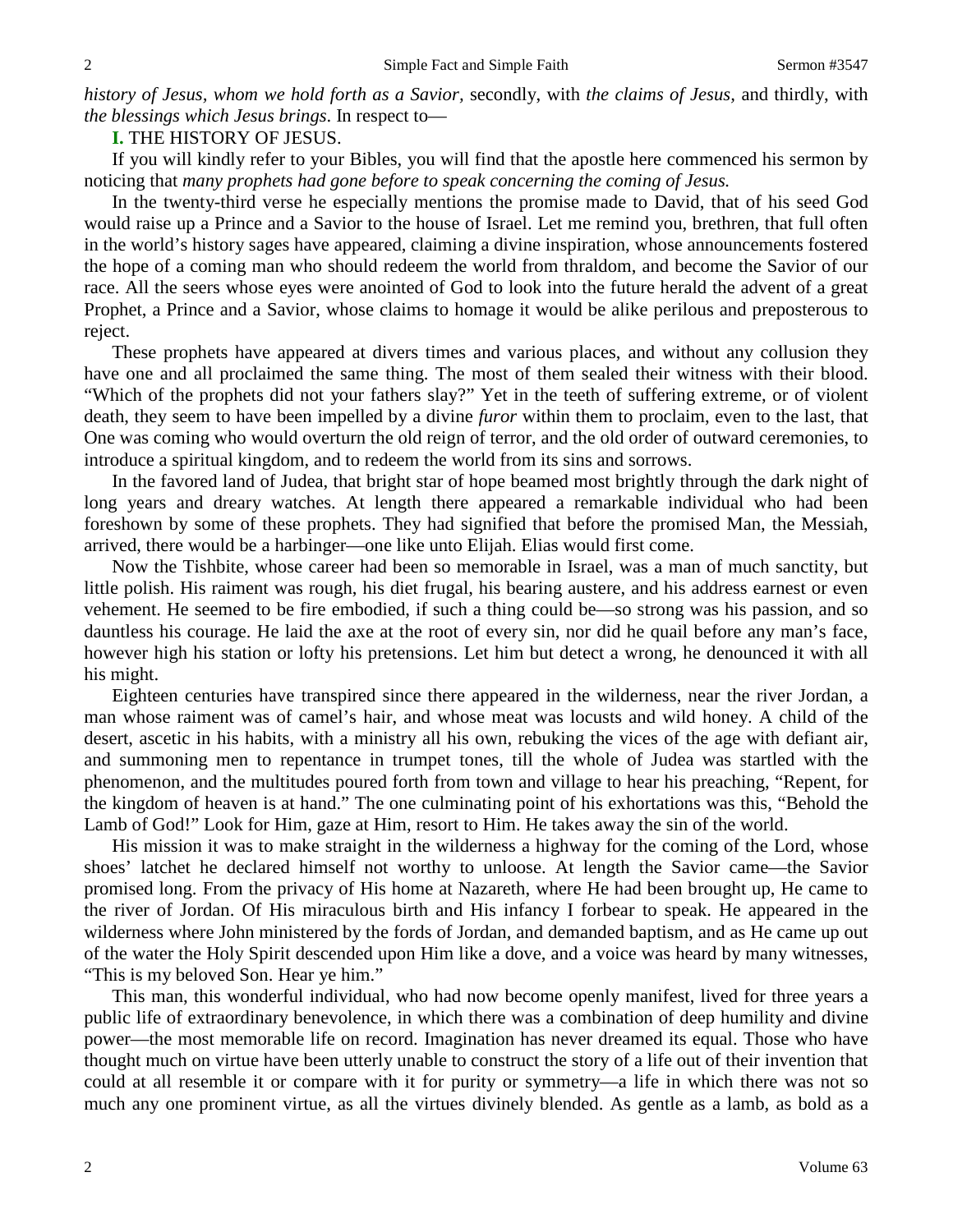lion, stern against hypocrisy, always tender towards the sinner, especially when the teardrop of repentance glistened in the eye.

A man who rent to pieces all the old formalities, denounced the learning of the Rabbis, and came, with nothing but His own force of character and the witness of God, to speak truths which, like light, are self-evidential—truths which stand the test of time, and weather the changes of circumstance, truths which will endure unimpaired when this old world has passed away, truths which have set free human minds from the shackles of superstition, truths which have gladdened the daughters of despair, truths which have always been most acceptable to the poor and needy, truths which have elevated humanity from the very hour in which they were first proclaimed, truths which have drawn disciples through the ages, and have filled heaven with His admirers, who fall down before the glorious Son of God and worship Him, truths which will yet make this world bright in the light of heaven.

Now that Man lived a perfectly blameless life—so blameless that when His enemies sought His death they could not find anything to lay to His charge, and therefore, by false witnesses they accused and condemned Him. The great point in His history, to which we always call your most devout attention, and to which the apostles always bore the most vehement testimony, was this—that He was crucified. It would be policy, some suppose, to conceal this. This great Teacher, this Promised One, this Divine Man—for He was man, yet God, perfect God and perfect man—actually died a felon's death. He was taken by wicked hands, scourged, mocked, made to carry His cross, and then on Calvary was fastened to the tree, and there He died.

But we must tell you the interpretation which lends a charm to the information. He died there as a substitute for man. He had no guilt of His own, but He was appointed by God to bear all the sins of all His people—of all men, in fact, who will believe on Him. He was punished that they might not be punished. He bore the penalty for all believers, that they might be released from the dread punishment that justice demanded of them.

He did, in fact, go up to that tree with the load of all the guilt of all who had believed and all who should believe piled upon His shoulders, and owing to the excellence of His nature, being God, His sufferings made atonement for all the guilt of all that vast multitude. It was as much a vindication of God's justice as if all those ten thousand times ten thousand had been cast into hell forever. Here was the fact. The punishment due to all those souls was put into one bitter cup and Jesus on the tree put that cup to His lips and—

#### *"At one tremendous draught of love, He drank damnation dry"*

*—*drank to the very dregs all the wrath which God had towards His offending, sinful, guilty, and condemned people, and they were, therefore, clear. This is the great doctrine of the cross. "God was in Christ reconciling the world unto Himself, not imputing their trespasses unto them." When taken down from the cross He was laid in a tomb. There His sacred body remained for three days, but on the morning of the third day, by His own eternal power and Godhead, He rose again from the grave, since He could not be holden by the bands of death, and now He lives—henceforth He ever lives.

At this moment, the Man who was born of the Virgin at Bethlehem, who was put to death in weakness by Pontius Pilate, but was raised in power, having ascended on high after His resurrection, sits at the right hand of the Father, where as man, though God, He pleads with God incessantly for us, and by His eternal merit saves so many as put their trust in Him.

These are historical facts which the Gospel holds forth to be surely believed. Some think them old wives' fables. Let them think so, they miss the benefit which simple faith would certainly confer. On their own heads be the blame, for on their own souls will come the smart. Many of us can aver, with our hands on our breasts, that we have proved the truth of all that is written in the Book. These precious truths have exerted a potent spell over our own lives. Our believing them has enabled us to overcome our passions, and it has been the leverage which has lifted us up out of our depravity. These verities are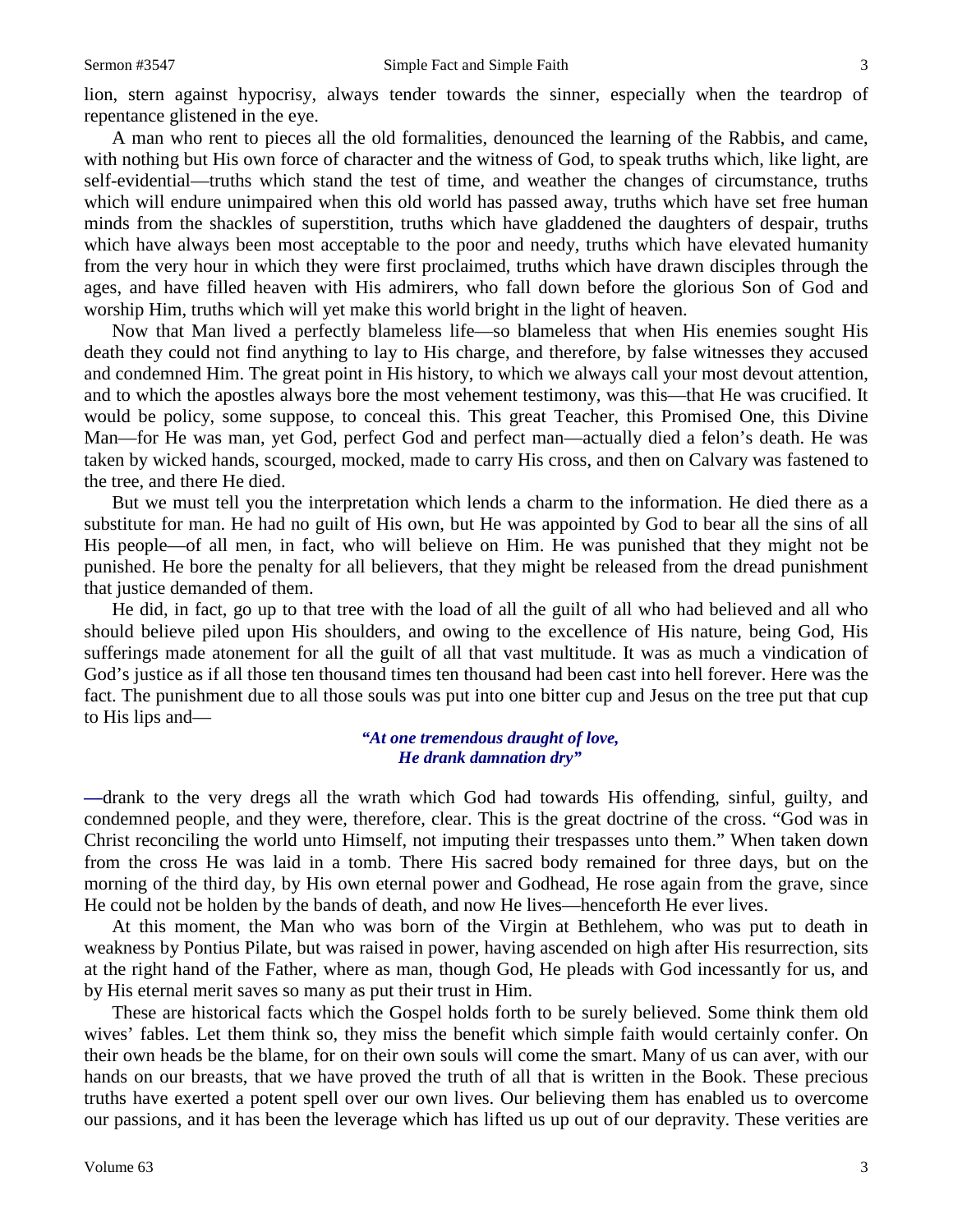our unfailing solace while as creatures we are subject to vanity, and in the hour of death they shall be our succor and support as tens of thousands before us have found them to be. With the history of Jesus thus clearly in our view, let us now ask—

## **II.** WHAT ARE THE CLAIMS OF JESUS?

He claims, as the Ever-living One, *that we should accept Him as being what He professes to be, if we would derive any benefit from Him.* He professes to be the Messiah, anointed and commissioned of God. Do you believe that? Reading the prophecies concerning Him, do you see how exactly He fits them as the key fits the wards of the lock? If you see that, I am glad.

Moreover, He demands that you should receive Him as God. This is His profession, that He is God over all blessed forever, God incarnate. He trod the waves of the Lake of Gennesaret, He raised the dead, He healed the sick. He multiplied the loaves and fishes, He stayed the winds, He lulled the storm. He has done all things that God only can do. He was Almighty, even here below as a man. Accept Him, then, as very God. If you do so intelligently, sincerely, I am glad.

And now will you accept Him as your Priest, and none upon earth beside? To have Him, you must renounce all else, for know of a surety our High Priest will not stand side by side with any other priest. Resort to Him only for atonement, for intercession, for benediction. He offered Himself as a sacrifice, gave Himself up for the sins of His people. Believe in Him as your Priest, and in His sufferings and death as your sacrifice.

Avaunt, ye priests of Rome! Begone, you priests of every other order! Away with every vain pretender to the priesthood! To Him who has entered into the holy place not made with hands pertains the exclusive privilege of the priesthood. Our Lord Jesus Christ is the only Priest over the house of God. His people become priests through Him—every one of them. Yes, kings and priests after the Melchisedec type, but we own no priestcraft now. The religion of Jesus disavows and denounces all prelatical pretenses. It proclaims forever the putting down of the hierarchy of men, with all their empty conceits and their inflated arrogance, their frocks and their robes, their lawn sleeves and their fine millinery, their vain boasting and their sanctimonious finger play, with all the preternatural influence that is supposed to emanate from a bishop's hands.

Jesus is the only Priest. Will you take Him to be such? Then I rejoice that you are thus enlightened. Yet know that He claims to be your King. You must do what He bids you. You must be His subject, observe His statutes, and keep His commandments. Are you His subject? He will be your friend. You shall even be His brother, and you shall live near to Him as one dear to Him, in affectionate communion with Him. Though He be in heaven, yet will He reveal Himself to you on the earth.

Now, are you willing to accept Him as such?—your Prophet, so that you shall believe what He teaches you; your Priest, so that you shall confide in His mediation; your King, so that you shall serve Him. And oh! in what accents of tenderness does Jesus claim *that we should trust Him!* This is a blessed message to some of you who may not have heard it before. If you will but trust this glorious Man, this blessed God, you shall this moment be saved.

To trust Him is what He demands. He says, "I am God, rely upon Me implicitly. I am perfect Man, I died for My enemies out of love to them. I have all power given to Me in heaven and in earth, and with My blood sprinkled on My Father's throne, I reign supreme in the realm of mercy. Only trust Me, and I will save you—save you from the guilt of the past, save you from the power of passion in your soul, save you from the dominion of sin, and in the future I will change you—make you a new man. I will give you a new heart and a right spirit. All of My grace shall be yours, if you will but trust Me."

Even the power to trust, Jesus Himself gives—for it is all of His grace from first to last—but whoever trusts Him shall be saved. My Master has a right to this, and nothing short of this will He take, for these are His own words, "Go ye into all the world and preach the gospel to every creature. He that believeth and is baptized shall be saved; he that believeth not shall be damned." He does not admit of any medium. You must either believe or not believe, and if you believe not, His wrath falls upon you. He that believes not has made God a liar, because he has not believed on His Son, Jesus Christ." "He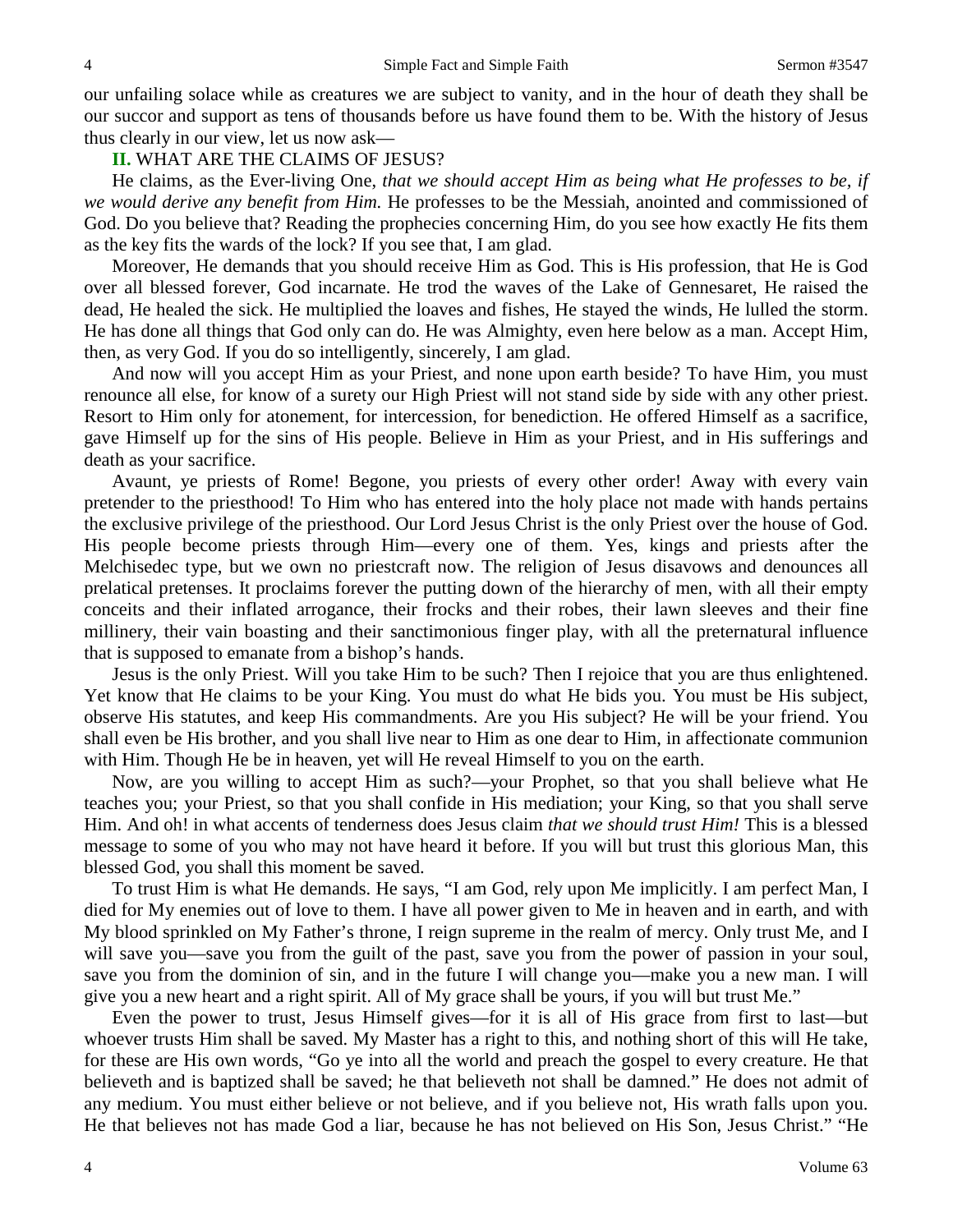that believeth on him is not condemned, but he that believeth not is condemned already." "He that believeth on him shall never perish; he shall never come into condemnation, for he hath passed from death unto life."

I do hope I am making this plain. It is my fervent desire and my heart's prayer that you may all know the Gospel if you never knew it before. If you have known it before, I would that you might discern it more clearly. Should you reject it, the fault shall not be mine. God is my witness I have eschewed every idea of trying to be eloquent or oratorical in my preaching. I care nothing whatever about the gaudy show of speech making. I only want to tell you these truths in unvarnished speech.

It may be that they awaken prejudice, and you who listen to them, perhaps, are saying they are dull and trite. Such trite truisms, however, contain the very pith and marrow of the Gospel whereby you can be guided to heaven. Dull as you may account them, if rejected, dark and dreary indeed will be the ruin of your souls. I charge you, therefore, before Jesus Christ, who shall judge the quick and the dead, that you remember these few simple things, seeing they involve your hope or your despair, your salvation or your perdition, for eternity. Door of heaven, there is none but this, gate of Paradise, there is none beside it. "God was in Christ reconciling the world unto himself, not imputing their trespasses unto them, and hath committed unto us the word of reconciliation." He has devised for us a way of redemption. Trusting in Him, we shall be saved, rejecting Him, we are lost.

Jesus claims of you that you do not trust in yourselves, that you do not think that you are good enough, that you should not imagine that you ever can be good enough of yourselves, that you rely not in any ceremonies, that you will not depend upon any man, that you do not encourage a hope of heaven by any reasoning or resolution of your own, but that you just now put your sole trust in Him. Though it seems too good to be true, yet true it is, that if you be the worst of sinners, defiled with vilest lusts, and degraded with heaviest crimes, though your sins be of scarlet dye, and their remembrance haunts you like ghostly specters, yet if you will trust in Jesus, whom God has set forth for a propitiation, you shall have perfect forgiveness from God the eternal Father, and power shall be given you to overcome those very trespasses to which you were prone, that you fall not into them again. Oh! glorious Gospel of the ever-blessed God! would that men had hearts to receive and welcome its gracious provisions!

#### **III.** THE BLESSINGS WHICH JESUS CHRIST BRINGS TO ALL WHO TRUST HIM.

This may well exceed our power to enumerate them. *"Through this man is preached unto you forgiveness of sins."* Not lenience, but pardon—the *forgiveness of all sins*. From your childhood to your old age, the sins of fourscore years, if you have lived so long, your public misdemeanors, your private trespasses, your overt acts, your secret thoughts, your uttered words, your smothered wishes, the enrolled catalog all unrolled of your transgressions and obliquities—shall be at once blotted out from the book of God's remembrance, if you trust in Jesus Christ. They shall not be laid to your charge.

However black the list, or long the inventory, do but trust in this Man, they shall be all forgiven you. He that confesses his sin, and comes to Jesus, shall find mercy, shall find mercy now.

Is there one here who feels his guilt? What grateful news this must be to his aching heart! I wish that you all knew how guilty you have been, and how deeply stained you are. A real broken-hearted sinner is a gem wherever you meet with him. There is no music in the world like the notes of pardon to the conscience stricken self-convicted sinner. Jesus gives pardon for all sin. To those that believe in Him He gives *immediate pardon*—not pardon in prospective, not pardon to be revealed when you come to die, but pardon now, pardon reaching sins yet to come, pardon comprehending the whole of your sinful life, given into your hand to be read by the eye of your faith, and to be as distinctly known as though it were delivered to you on parchment written by an angel's hand, sealed with the Savior's blood.

Christ Jesus will give a pardon which shall never be revoked, a pardon that cannot hereafter be cancelled. God never plays fast and loose with men. Whom He once pardons He never condemns. If He pronounce a man forgiven, forgiven he is and forgiven he shall be when the world is on a blaze. What joy unspeakable shall fill the soul of him who hails this hallowed hour a pardon from the skies! His burden gone, his manacles struck off, his fetters loosed, the fever cured, his health restored, how he will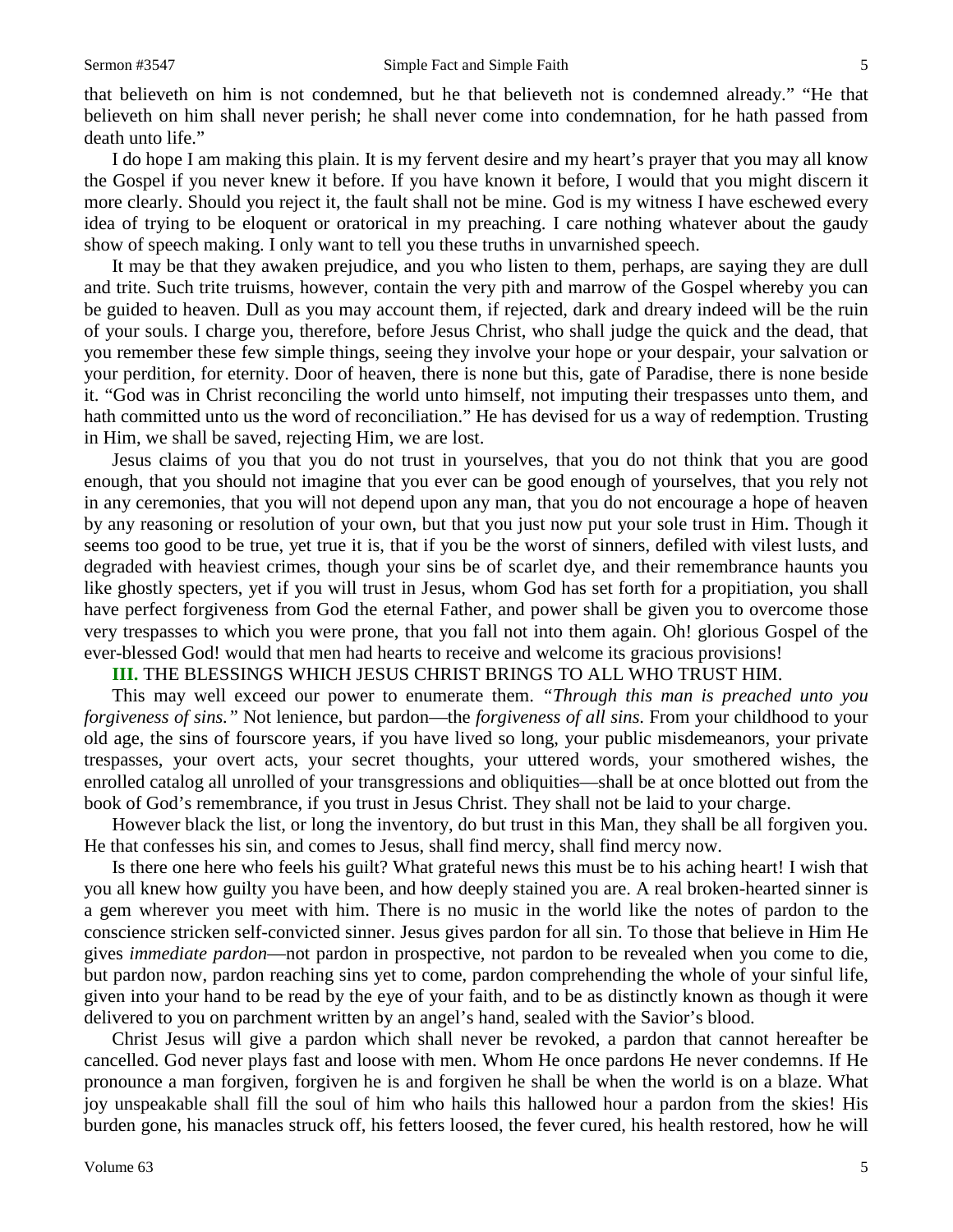leap with delight, dance with pleasure, and sing with holy mirth. Believe in the slain but ever-living Son of God, poor sinner, and this heavenly rapture shall be yours to prove.

This is a pardon of pure goodwill that retains no dregs of animosity. A man forgives his child and foregoes the rod, but he may say, "I shall not forget your conduct, for in the future I cannot trust you." But when God forgives, He does not reproach. He takes the prodigal to His bosom. He does not set him at the farther end of the table to remind him of his waywardness, but He kills the fatted calf for him to convince him of his welcome. In some of us who were the very chief of sinners, He puts such confidence that He gives a commission to preach the Gospel to others by which we are saved ourselves, and sends us about the business which lies nearest to His heart, and most concerns His own glory.

Oh! yes, it is a blessed pardon which sweeps the whole extent of human ruin and redeems us, restores us, and recoups us for the losses we sustained by sinning. And not only so, but by Him, by Jesus, all who believe are *justified* as well as forgiven—justified from all things which we could not be justified by the law of Moses.

Here we have a comparison, or rather a contrast. What does this mean? When men came, according to the law of Moses, they brought a bullock which they offered for their sin. This done, with what feelings would they depart from the altar? Conscious of guilt the man came, convinced that he had complied with a statute, he went away. But his conscience was not cleansed. The stain was not removed. Though the blood of the beast quieted some of his scruples and eased some of his terrors, it did not, could not, give him perfect peace. He must have known that the blood of bulls and goats, and the ashes of a heifer could not take away sin, neither could it atone for its guilt or eradicate its venom.

By so much is the Gospel of Christ better than the law of Moses. If you will come and trust Christ, you shall feel that you are no longer guilty. Up till now you have lived in guilt and sin, henceforth the whole force of sin upon the conscience shall be gone. You shall have peace with God through Jesus Christ our Lord. You shall feel that for the past it is so obliterated that you have it no longer on your conscience. You can sing—

#### *"Thro' Jesu's blood, I'm clean."*

What a mercy this is—this perfect cleansing of the conscience from guilt! He that came to the altar under Moses' law did not always feel that he could come to God. The blood was sprinkled, and there was the way of access, but only the High Priest went within the veil once in the year. The law of Moses could not so justify a man as to let him have access to the mercy seat, but Jesus Christ so justifies His people that they come right up to God and speak to Him as a child to a father, tell Him all their wants and weaknesses, all their gratitude and joy. Into His very ears they pour out their loving hearts.

How sweet the access of the creature man to his covenant God when once he knows Christ! I do avow that some of us have as truly talked with God as ever we spoke to men, and have been as sure that we were in the presence of our heavenly Father, and as conscious of that wonderful overshadowing as ever we have been conscious that we have been in fellowship with any man or woman born.

Oh! if you did but know it, God would not seem far off from you when you once trusted Christ. You would not think of Him as the God of thunder driving His rattling car over the sky with a flashing spear of lightning, but you would sing of Him—

> *"The God that rules on high, And thunders when He please, That rides upon the stormy sky, And manages the seas.*

*"This awful God is ours, Our Father and our Love; He will send down His heavenly powers To carry us above."*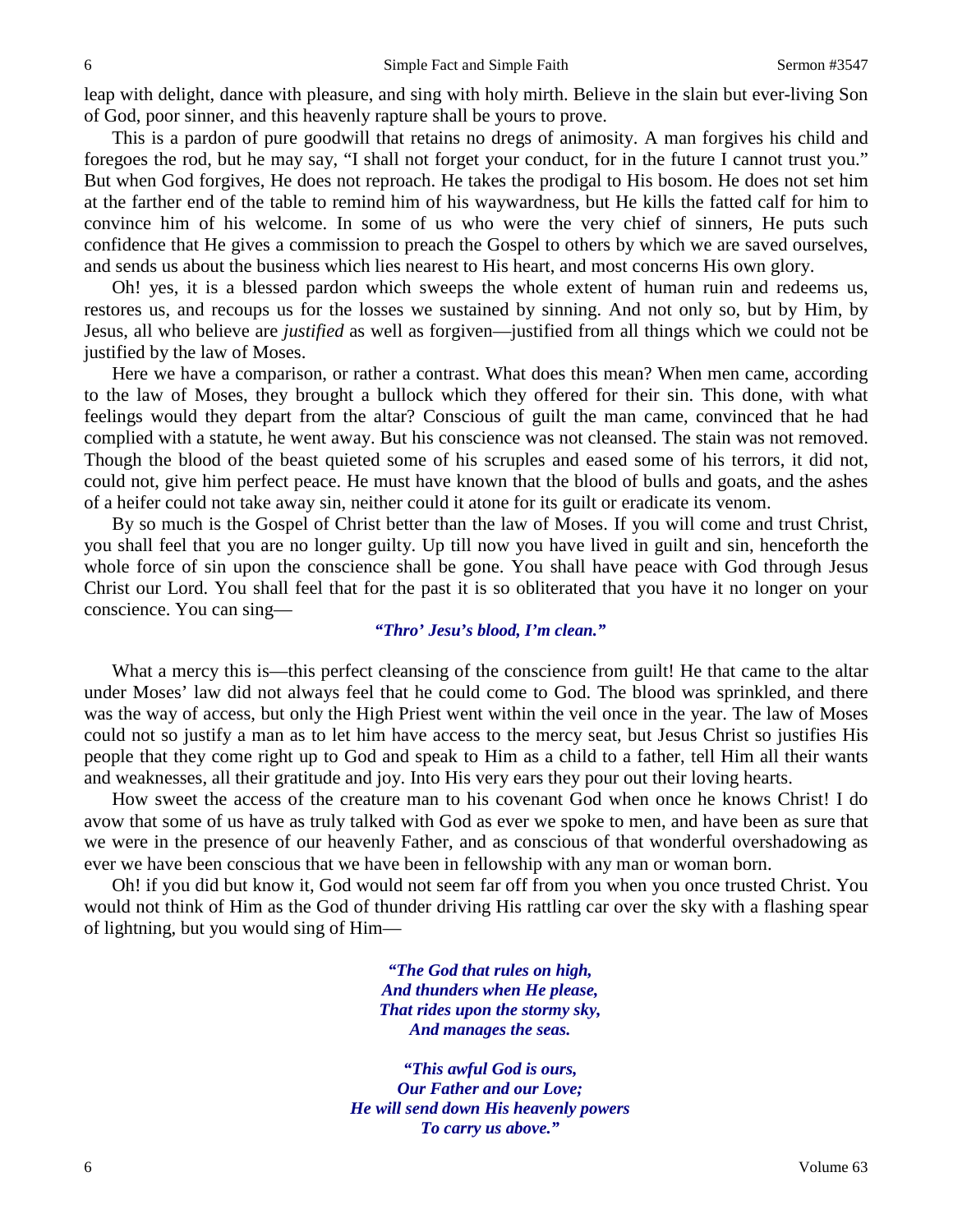You would see Him everywhere about you with the eyes of your spirit, and rejoice in Him.

They who came by the law of Moses to the altar were not justified from apprehensions of the future, but each worshipper as he went home, after all the killing of lambs, and rams, and bullocks, was afraid to die. But he that trusts in Jesus feels that, so far as the future is concerned, he is perfectly secure. "Now," says he, "God has promised to save those who trust Christ. I do trust Christ, God must save me. He is bound by His justice to do so."

On the lion of justice rides the fair maid of faith, and she has no fear. While God is just, no disciple of Jesus can be destroyed. What if Justice charges me with being a sinner? I reply, "'Tis true I am, and yet I am not amenable to judgment, for all my sins are taken from me. They were laid on my blessed Surety. I have not one left. Christ has been punished for my sin, shall two be punished for one offense? Shall my Substitute die, and I die, too? Shall Christ be condemned and I be condemned too, for the one and self-same offense? God is not so unjust as to punish first the Substitute, and then the man for whom the Substitute stood."

Oh! this is something to roll back on. This is a pillow for an aching head, this is a safe boat to sail in amidst the storms of life and across the seas of death. Jesus Christ in my stead, without the gate of the city poured out His heart's blood as God's great Victim. I trust in Him. Trusting in Him, I cannot perish. He has sworn and will not repent. By two immutable things wherein it is impossible for God to lie, He has given strong consolation to them that flee for refuge to the hope set before them in the Gospel. Oh! beloved, surely we can live on this promise and on this promise die.

Would to God that you all trusted Him! May full many of you trust Him now for the first time. The preaching of this Gospel is trustworthy, because the promise is trustworthy. I am not ashamed of the Gospel of Christ, for it is the power of God to salvation to every one that believes. Do you believe? Say, "Yes," or "No," for there are signs following in either case. Say "Yes," and say it now. Amen.

## **EXPOSITION BY C. H. SPURGEON**

#### *ACTS 13:14-42*

**Verses 14-15.** *But when they departed from Perga, they came to Antioch in Pisidia, and went into the synagogue on the sabbath day, and sat down. And after reading of the law and the prophets—*

From which there were always two appointed lessons, one from the writings of Moses, and another from one of the prophets, and on this day it was probably the first chapter of the book of Deuteronomy, or the first chapter of the book of the prophet Isaiah—"the rulers of the synagogue sent unto them."

**15.** *The rulers of the synagogue sent unto them, saying, Ye men and brethren, if ye have any word of exhortation for the people, say on.*

They were seen to be Jews who were traveling, and they were invited by the minister who conducted the service to stand up and say anything they had to say. "Then Paul stood up, and beckoning with his hand said"—

**16.** *Then Paul stood up, and beckoning with his hand said, Men of Israel, and ye that fear God, give audience.*

You, who, though Gentiles, have come to worship JEHOVAH, God of Israel—"men of Israel."

**17-18.** *The God of this people of Israel chose our fathers, and exalted the people when they dwelt as strangers in the land of Egypt, and with an high arm brought he them out of it. And about the time of forty years suffered he their manners in the wilderness.* 

You that are familiar with your Bibles will be struck with the great likeness of this sermon by Paul to that of Stephen. It seems to run on the same lines. Stephen gave the history of Israel to the Israelites. Paul does the same. Ah! we can never tell how great was the influence of that dying Stephen upon this living Paul. Paul is the continuation of Stephen. His blood was not lost in that day when they stoned him to death. From his ashes sprang this mighty preacher of the Word.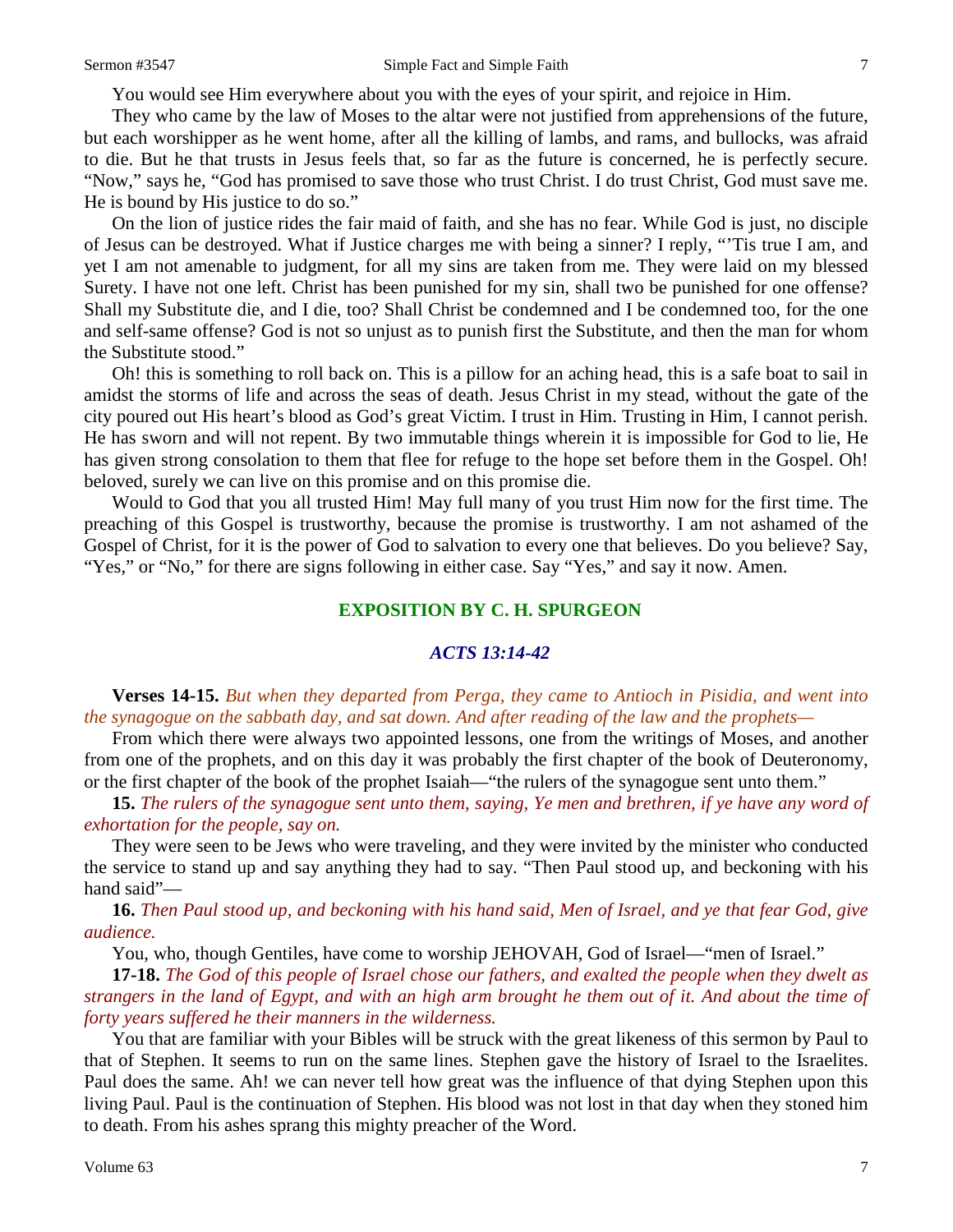**19-22.** *And when he had destroyed seven nations in the land of Chanaan, he divided their land to them by lot. And after that he gave unto them judges about the space of four hundred and fifty years, until Samuel the prophet. And afterward they desired a king: and God gave unto them Saul the son of Cis, a man of the tribe of Benjamin, by the space of forty years. And when he had removed him, he raised up unto them David to be their king; to whom also he gave testimony, and said, I have found David the son of Jesse, a man after mine own heart, which shall fulfill all my will.*

All this would be very pleasing to the Jews. They were never weary of hearing the ancient history of themselves as a chosen people. Paul ingratiates himself with them. The Gospel that he had to preach was bitter to them, but he gilds the pill, and we must do what we can lawfully and properly to win the attention of men and their kindly feeling to us, although we must faithfully preach the Gospel. Now he got as far as David into history. Now we will step to Christ.

**23-25.** *Of this man's seed hath God according to his promise raised unto Israel a Savior, Jesus: When John had first preached before his coming the baptism of repentance to all the people of Israel. And as John fulfilled his course, he said, Whom think ye that I am? I am not he. But, behold, there cometh one after me, whose shoes of his feet I am not worthy to loose.*

He brings in the testimony of John, who was universally respected among them. They regarded him as the last of the prophets, and so still Paul tries to win their kind feelings.

**26-27.** *Men and brethren, children of the stock of Abraham, and whosoever among you feareth God, to you is the word of this salvation sent. For they that dwell at Jerusalem, and their rulers, because they knew him not, nor yet the voices of the prophets which are read every sabbath day, they have fulfilled them in condemning him.*

Not knowing it, they have fulfilled the prophecies of old in condemning Jesus, the Son of David.

**28-29.** *And though they found no cause of death in him, yet desired they Pilate that he should be slain. And when they had fulfilled all that was written of him, they took him down from the tree, and laid him in a sepulchre.* 

You see he has given the story of Christ, His life, His death, His burial, His resurrection.

**30-31.** *But God raised him from the dead: and he was seen many days of them which came up with him from Galilee to Jerusalem, who are his witnesses unto the people.*

He does not expect them to believe without proofs, but he adduces the proof of the resurrection in the many witnesses who saw Him after He had risen.

**32-37.** *And we declare unto you glad tidings, how that the promise which was made unto the fathers, God hath fulfilled the same unto us their children, in that he hath raised up Jesus again; as it is also written in the second psalm, Thou art my Son, this day have I begotten Thee. And as concerning that he raised him up from the dead, now no more to return to corruption, he said on this wise, I will give you the sure mercies of David. Wherefore he saith also in another psalm, Thou shalt not suffer thine Holy One to see corruption. For David, after he had served his own generation by the will of God, fell on sleep, and was laid unto his fathers, and saw corruption: but he, whom God raised again, saw no corruption.* 

So that David was not speaking of himself, but he was speaking of another and higher David, his greater Son, the Son of God, begotten of the Father.

**38.** *Be it known unto you therefore, men and brethren, that through this man is preached unto you the forgiveness of sins:*

Now they have it. Now he brings it out very clearly indeed. Glad tidings are now ringing in their ears.

**39.** *And by him all that believe are justified from all things, from which ye could not be justified by the law of Moses.*

The sins which the law of Moses did not propose to touch, yea, all sins which the law of Moses could only typically remove, all these sins are now really taken away by this glorious Son.